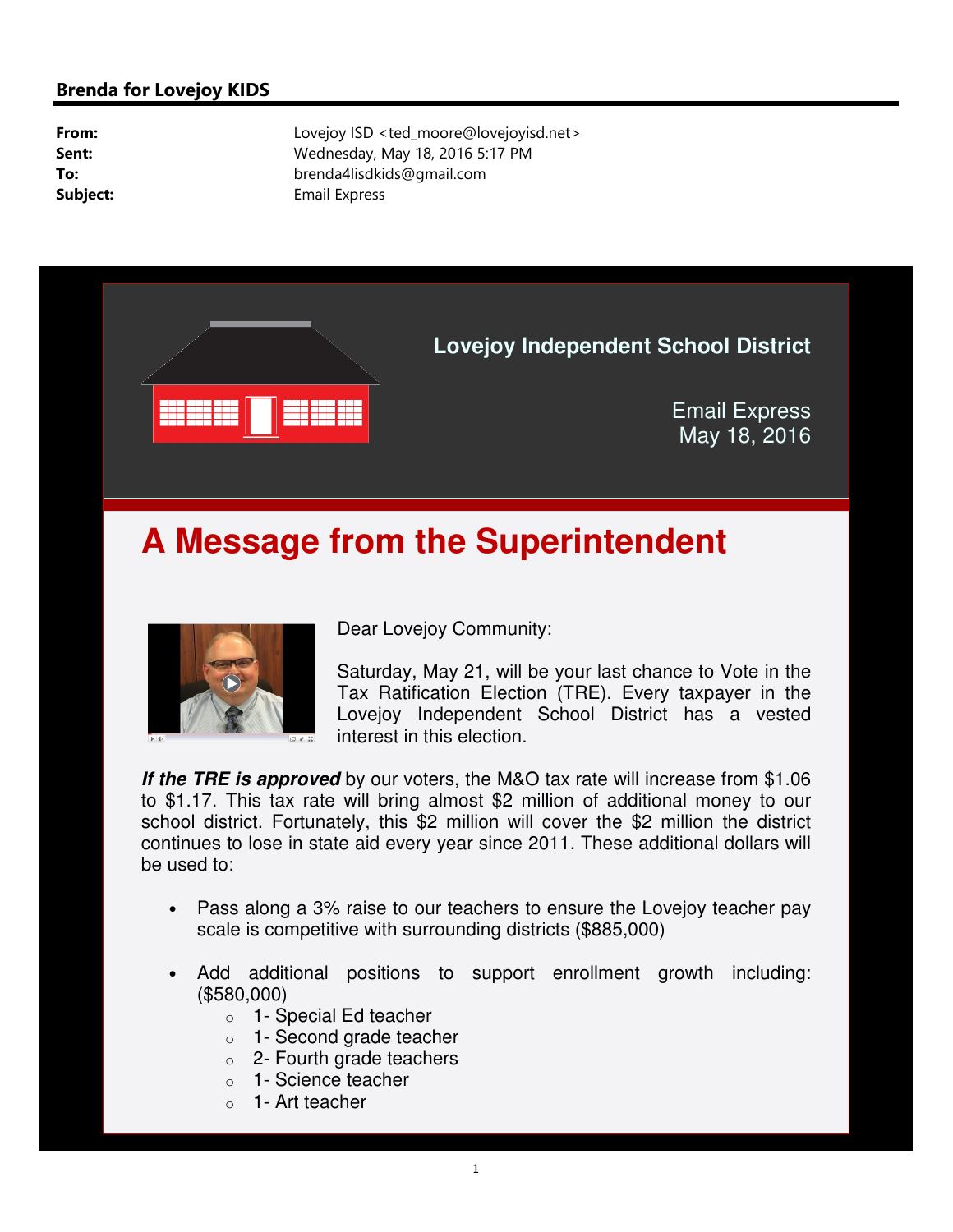- o 1- STEM teacher
- o 1- Educational diagnostician
- o 1- Dyslexia teacher
- o 1- English teacher
- o 1- Special education aide
- Return 5% (\$315,000) to all operating budgets including fine arts, athletics, curriculum/instruction, utilities, transportation, etc. to offset the 17% reductions that have been made in these budgets despite district enrollment growing by 598 students over the last 5 years

**If the TRE does not pass**, the administration and Board of Trustees must make some hard choices to pass a balanced budget. In addition to freezing the teacher pay scale, the district will also have to cut from the existing budget. Parents have the opportunity to let us know if you prefer to raise the tax rate or institute the budget reductions. **As of today ~ 20% of Lovejoy parents have taken the opportunity to vote in the Tax Ratification Election.** The list of potential cuts is as follows:

#### **Extracurricular**

- Eliminate all middle school athletics except volleyball, basketball, football, and X-country/track
- Eliminate the number of sub varsity athletic teams at Lovejoy High School
- Eliminate the number and scope of Fine Arts productions at Willow Springs Middle School
- Limit the travel distance and overnight stays for students competing in athletic and academic competitions
- Charge students a "pay to play" fee for extra and co-curricular activities (Athletics and Fine Arts)

#### **District-Wide Services**

- Eliminate or reduce bus service for students to and from school (\$500,000 potential savings)
- Charge the cafeteria budget for the utilities/custodial they use, which would trigger an increase in school lunch prices

#### **Elementary School**

- Eliminate elementary assistant principal position
- Institute a shared model at the 3 elementary campuses for specials to include: music, art, and PE (example: 2 positions shared between 3 campuses)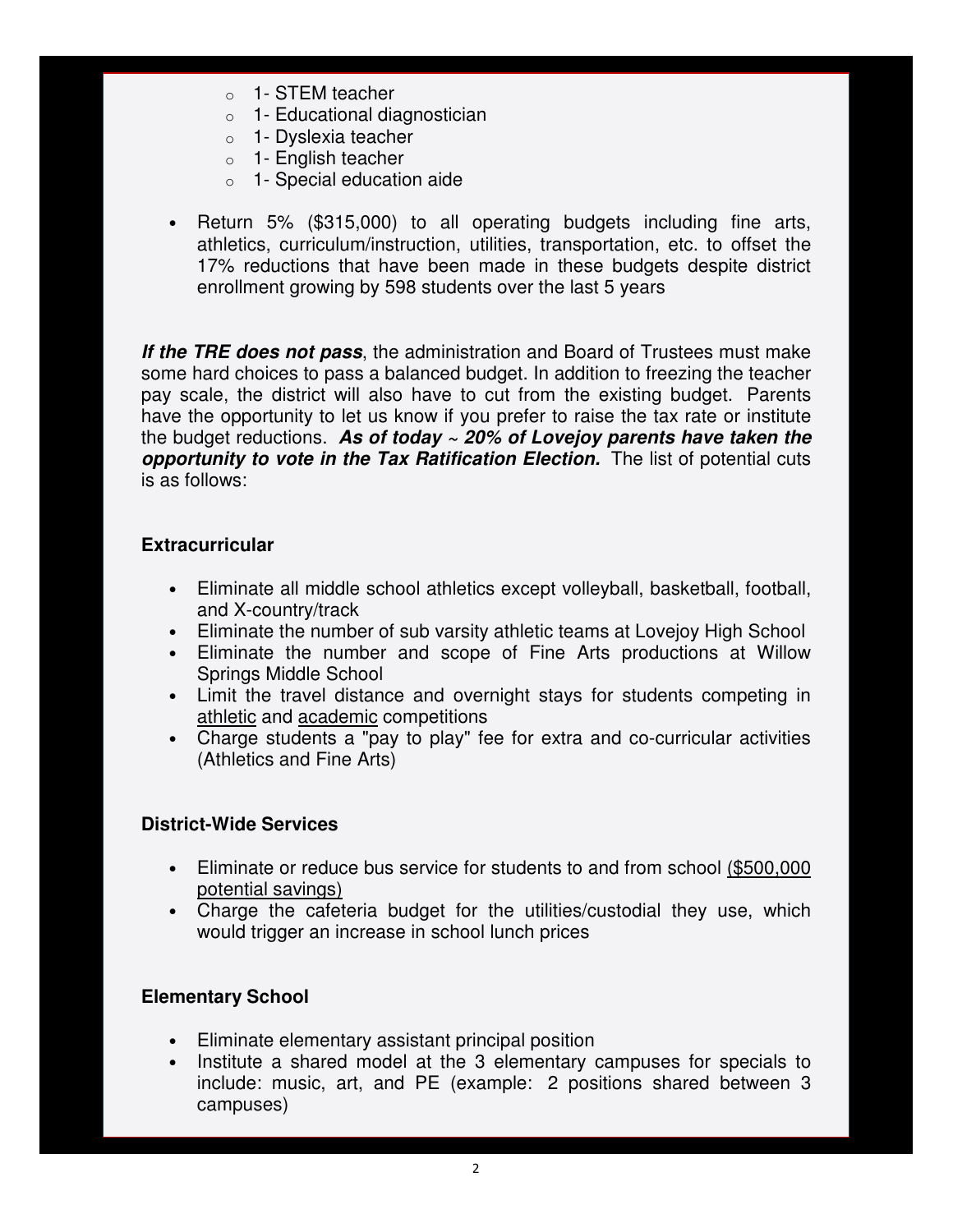- Institute a shared model for counselors and nurses at the 3 elementary campuses (example: 2 positions shared between 3 campuses)
- Eliminate the receptionist position at the elementary, intermediate, and middle school campuses
- Transfer new students from their home elementary school to available seats at other Lovejoy schools to avoid adding new teacher positions

### **Intermediate, Middle and High School**

- Raise class size averages in grades 5-12 from 25:1 to 30:1
- Institute a Reduction in Force (RIF) as part of raising the class size averages to reduce the number of teachers
- Eliminate the STEM offerings at Sloan Creek Intermediate School
- Reduce the number of STEM offerings at Willow Springs Middle School

I hope that you are having a great week.

With Respect,

Ted Moore **Superintendent** 469.742.8011 (office) 972.415.8129 (cell)



**Tax Ratification Election Saturday, May 21 7:00 AM - 7:00 PM Lovejoy ISD Administration Building, Portable #1**